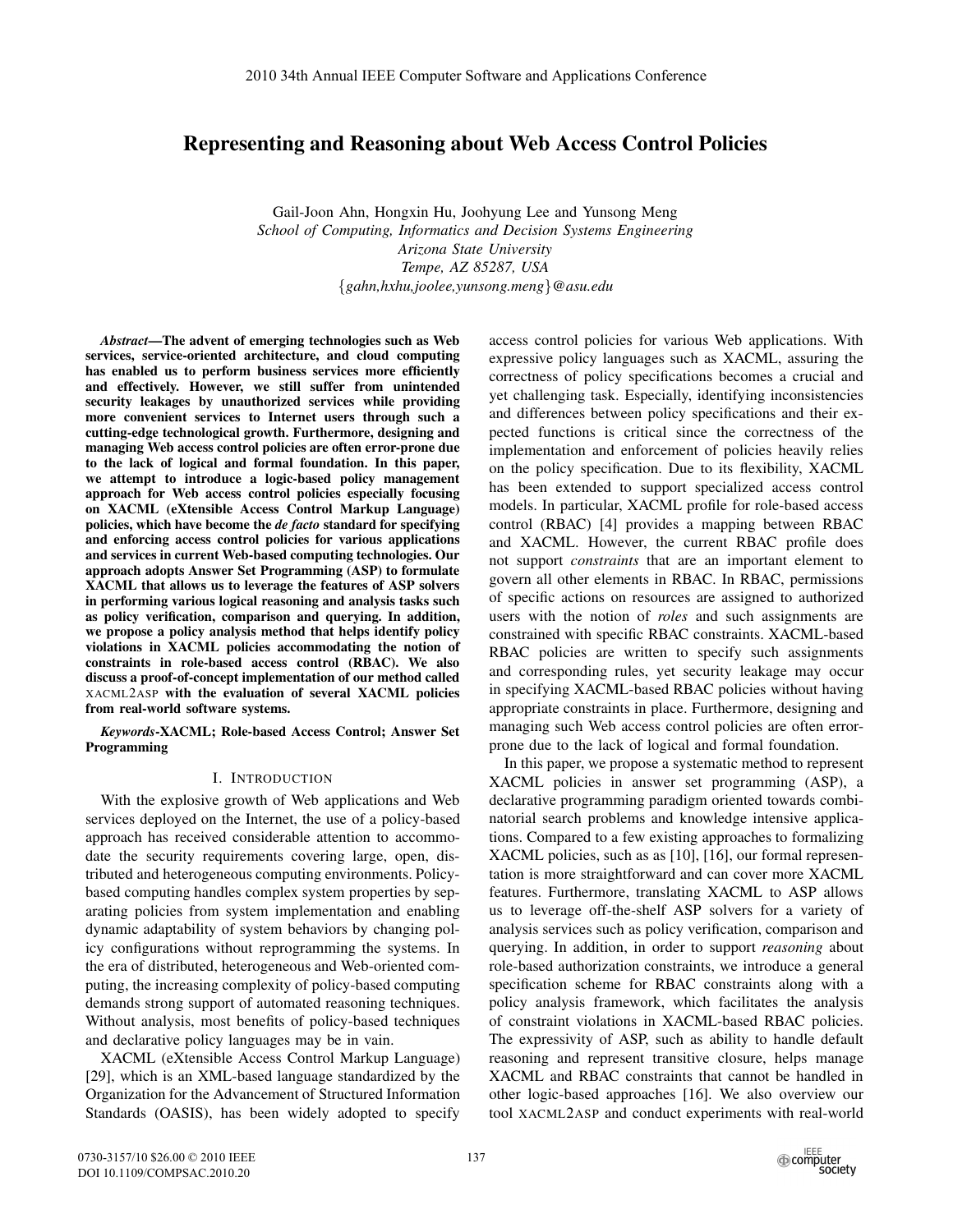XACML policies to evaluate the effectiveness and efficiency of our solution.

The rest of this paper is organized as follows. We give an overview of XACML, RBAC and ASP in Section II. In Section III, we show how XACML can be turned into ASP and how XACML analysis can be carried out using ASP solvers. We address XACML-based RBAC policy analysis in Section IV. Section V presents the system XACML2ASP along with experiments. We overview the related work in Section VI. Section VII concludes this paper with the future work.

### II. BACKGROUND TECHNOLOGIES

#### *A. eXtensible Access Control Markup Language*

XACML has become the *de facto* standard for describing access control policies and offers a large set of built-in functions, data types, combining algorithms, and standard profiles for defining application-specific features. The root of all XACML policies is a *policy* or a *policy set*. A *policy set* is composed of a sequence of *policies* or other *policy sets* along with a *policy combining algorithm* and a *target*. A *policy* represents a single access control policy expressed through a *target*, a set of *rules* and a *rule combining algorithm*. The *target* defines a set of subjects, resources and actions the policy or policy set applies to. For applicable policy sets and policies, the corresponding targets should be true; otherwise, the policy set or policy yields no decision on the request. A *rule set* is a sequence of rules. Each *rule* in turn consists of a *target*, a *condition*, and an *effect*. The *target* of a rule has a similar structure as the target of a policy or a policy set, and decides whether the request is applicable to the rule. The *condition* is a Boolean expression to specify restrictions on the attributes in the target and refines the applicability of the rule and the *effect* is either one of "permit," "deny," or "indeterminate." If a request satisfies both the *target* and *condition* of a rule, the response is sent with the decision specified by the effect element in the applicable rule. Otherwise, the response yields "notApplicable" which is typically considered as "deny." Also, an XACML policy description often has conflicting rules, policies or policy sets, which are resolved by four different combining algorithms [29]: "Permit-overrides," "Deny-Overrides," "First-Applicable," and "Only-One-Applicable."

- Permit-Overrides: If there is any applicable rule that evaluates to permit, then the decision is permit. If there is no applicable rule that evaluates to permit but there is an applicable rule that evaluates to deny, then the decision is deny. Otherwise, the decision is notApplicable.
- Deny-Overrides: If there is any applicable rule that evaluates to deny, then the decision is deny. If there is no applicable rule that evaluates to deny but there is an applicable rule that evaluates to permit, then

```
1<PolicySet PolicySetId="ps1" PolicyCombiningAlgId="first-applicable">
      <Target/>
 3
      <Policy PolicyId="p1" RuleCombiningAlgId="permit-overrides">
 \overline{\mathbf{4}}<Target/>
5
        <Rule RuleId="r1" Effect="permit">
 6
          <Target>
 \overline{7}<Subjects><Subject>
                                     employee </Subiect></Subiects>
\bf 8<Resources><Resource>
                                     codes
                                                </Resource></Resources>
 \overline{9}<Actions><Action>
                                                </Action>
                                      read
10
                                                </Action></Actions>
                      <Action>
                                     change
11
          </Target>
12<Condition>
                                   8 \leqtime \leq 17</Condition>
13</Rule>
       <Rule RuleId="r2" Effect="deny'>
14
15
          <Target>
                                                </Subject></Subjects>
16
            <Subjects><Subject>
                                    employee
17
            <Resource><Resource> codes
                                                </Resource></Resource>
18
            <Actions><Action>
                                                </Action></Actions>
                                     change
          </Target>
19
20
       \epsilon/Rule>
21
     </Policy>
22<Policy PolicyId="p2" RuleCombiningAlgId="deny-overrides">
23
        <Target/>
24<Rule RuleId="r3" Effect="permit">
25
          <Target>
26
            <Subjects><Subject>
                                    developer
                                                </Subiect></Subiects>
27
            <Resources><Resource>
                                      codes
                                                 </Resource></Resources>
28
            <Actions><Action>
                                       read
                                                </Action></Actions>
29
          </Target>
30
       </Rule>
        <Rule RuleId="r<sub>4</sub>" Effect="deny">
31
32
          <Target>
33
            <Subjects><Subject>
                                      tester
                                                </Subject></Subjects>
34
                                                </Resource></Resources>
            <Resources><Resource>
                                     codes
                                                </Action></Actions>
35
            <Actions><Action>
                                      read
36
          </Target>
\overline{37}</Rule>
       <Rule RuleId="r<sub>5</sub>" Effect="deny'>
38
39
          <Target>
40
                                                </Subject>
            <Subjects><Subject>
                                      tester
                      <Subject>
41
                                    developer
                                                </Subject></Subjects>
                                                </Resource></Resource>
42<Resources><Resource> codes
43
            <Actions><Action>
                                               </Action></Actions>
                                     change
44
          </Target>
       </Rule>
45
46
     </Policy>
47</PolicySet>
```
Figure 1. An example XACML policy.

the decision is permit. Otherwise, the decision is notApplicable.

- First-Applicable: The decision is the effect of the first applicable rule in the listed order. If there is no applicable rule, then the decision is notApplicable.
- Only-One-Applicable: If more than one rule is applicable, then the decision is indeterminate. If there is only one applicable rule, then the decision is that of the rule. If no rule is applicable, then the decision is notApplicable.

Note that "Only-One-Applicable" combining algorithm is defined only for policy sets.

Consider an example XACML policy for a software development company, which is utilized throughout this paper, shown in Figure 1. Figure 2 gives a tree structure of this example policy. The root policy set  $ps_1$  contains two policies *p*<sub>1</sub> and *p*<sub>2</sub> which are combined using first-applicable combining algorithm. The policy  $p_1$ , which is the global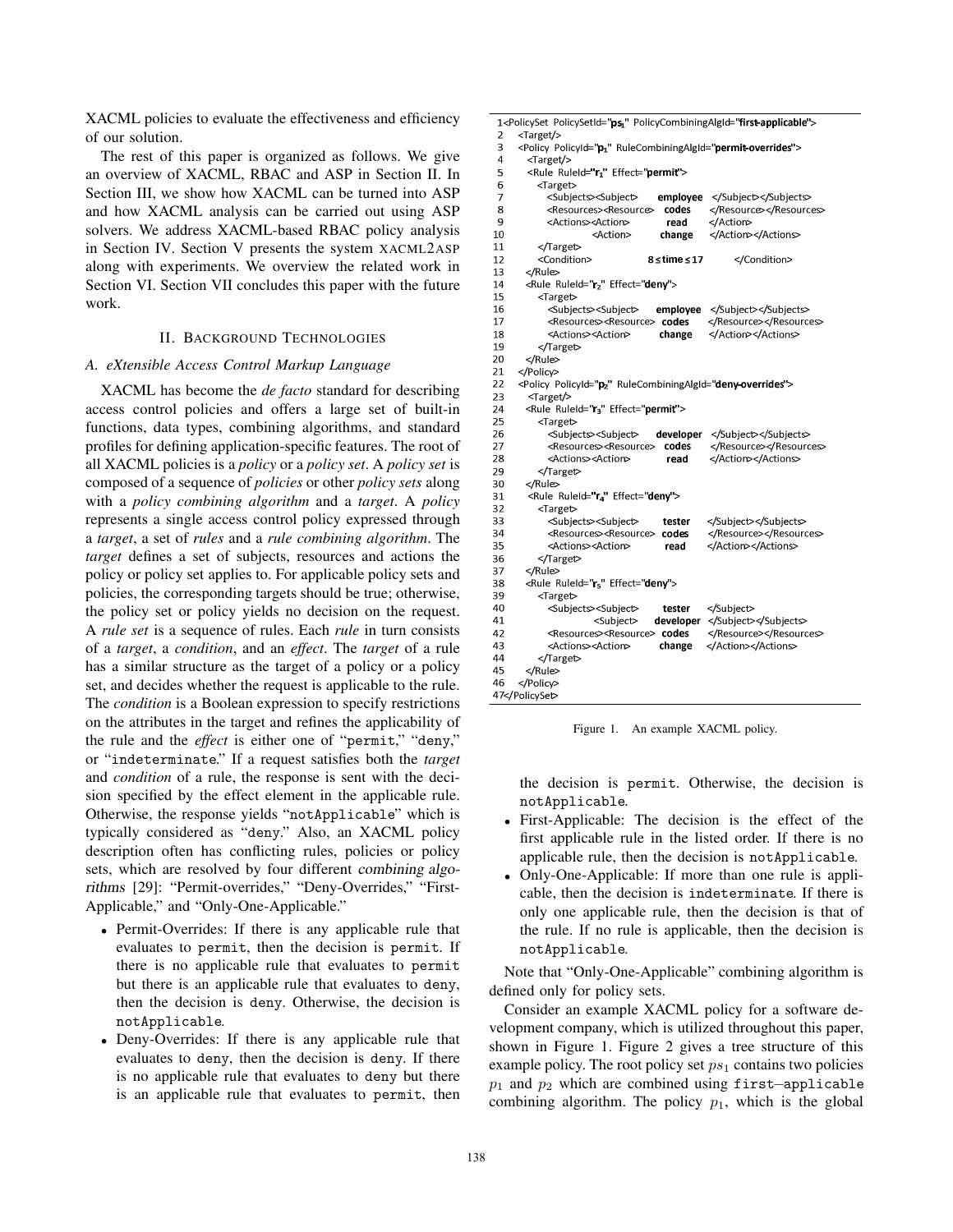

Figure 2. Tree structure of the example XACML policy.

policy of the entire company, has two rules  $r_1$  and  $r_2$ indicating that

- all employees can read and change codes during working hours from 8:00 to  $17:00$   $(r_1)$ , and
- nobody can change code during non-working hours  $(r_2)$ .

On the other hand, each department is responsible for deciding whether employees can read codes during nonworking hours. A local policy  $p_2$  for a development department with three rules  $r_3$ ,  $r_4$  and  $r_5$  is that

- developers can read codes during non-working hours (*r*3),
- testers cannot read codes during non-working hours  $(r_4)$ , and
- testers and developers cannot change codes during nonworking hours  $(r_5)$ .

Note that the rule combining algorithm for policy  $p_1$  is permit−overrides and the rule combining algorithm for policy  $p_2$  is deny–overrides.

### *B. Role-based Access Control*

RBAC is a widely accepted alternative to traditional mandatory access control (MAC) and discretionary access control (DAC) [24]. As MAC is used in the classical defense arena, the access is based on the classification of objects such as security clearance [23] while the main idea of DAC is that the owner of an object has the discretion over who can access the object [15], [22]. However, RBAC is based on the role of the subjects and can specify security policy in a way that maps to an organizational structure. A general family of RBAC models called RBAC96 was proposed by Sandhu et al. [21]. Intuitively, a user is a human being or an autonomous agent, a role is a job function or job title within the organization with some associated semantics regarding the authority and responsibility conferred on the user assigned to the role, and a permission is an approval of a particular mode of access to one or more objects in the system or some privileges to carry out specified actions. Roles are organized in a partial order  $\geq$ , so that if  $x \geq y$ then a role *x* inherits the permissions of a role *y*. Therefore, members of a role *x* are also implicitly members of a role *y*. In addition, RBAC introduces constraints that are a powerful mechanism for laying out higher-level organizational policies. Separation of duty (SoD) is a well-known principle for preventing fraud by identifying conflicting roles and has been studied in considerable depth by RBAC community [3], [7], [17]. *SoD* constraints in RBAC can be divided into *Static SoD constraints*, *Dynamic SoD constraints* and *Historical SoD constraints*. *Static SoD constraints* typically require that no user should be assigned to conflicting roles. *Dynamic SoD constraints*–with respect to activated roles in sessions– typically require that no user can activate conflicting roles simultaneously. *Historical SoD constraints* restrict the assignment and activation of conflicting roles over the course of time.

#### *C. Answer Set Programming*

ASP [20], [18] is a recent form of declarative programming that has emerged from the interaction between two lines of research—nonmonotonic semantics of negation in logic programming and applications of satisfiability solvers to search problems. The idea of ASP is to represent the search problem we are interested in as a logic program whose intended models, called "stable models (a.k.a. answer sets)," correspond to the solutions of the problem, and then find these models using an answer set solver—a system for computing stable models. Like other declarative computing paradigms, such as SAT (Satisfiability Checking) and CP (Constraint Programming), ASP provides a common basis for formalizing and solving various problems, but is distinct from others such that it focuses on knowledge representation and reasoning: its language is an expressive nonmonotonic language based on logic programs under the stable model semantics [11], [9], which allows elegant representation of several aspects of knowledge such as causality, defaults, and incomplete information, and provides compact encoding of complex problems that cannot be translated into SAT and CP [19]. As the mathematical foundation of answer set programming, the stable model semantics was originated from understanding the meaning of *negation as failure* in Prolog, which has the rules of the form

$$
a_1 \leftarrow a_2, \ldots, a_m, \text{not } a_{m+1}, \ldots, \text{not } a_n \tag{1}
$$

where all *a<sup>i</sup>* are atoms and *not* is a symbol for negation as failure, also known as default negation. Intuitively, under the stable model semantics, rule (1) means that if you have generated  $a_2, \ldots, a_m$  and it is impossible to generate any of  $a_{m+1}, \ldots, a_n$  then you may generate  $a_1$ . This explanation seems to contain a vicious cycle, but the semantics are carefully defined in terms of fixpoint.

While it is known that the transitive closure (e.g., reachability) cannot be expressed in first-order logic, it can be handled in the stable model semantics. Given the fixed extent of *edge* relation, the extent of *reachable* is the transitive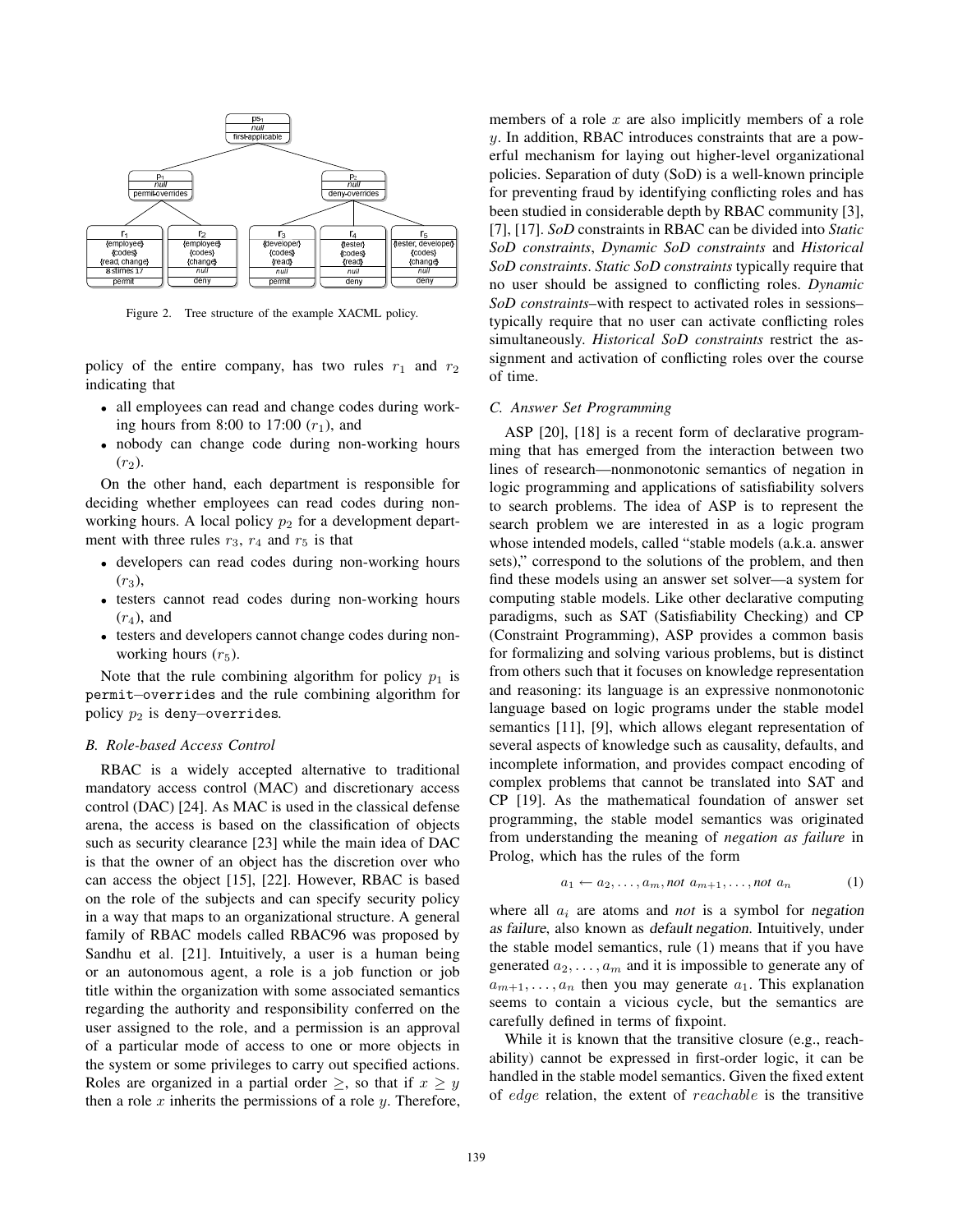

Figure 3. Logic-based policy reasoning for XACML.

closure of *edge*.

 $reachable(X, Y) \leftarrow edge(X, Y)$  $r\epsilon$ *reachable* $(X, Y) \leftarrow$  *reachable* $(X, Z)$ *, reachable* $(Z, Y)$ 

Several extensions were made over the last twenty years. The addition of cardinality constraints turns out to be useful in knowledge representation. A cardinality constraint is of the form  $lower\{l_1, \ldots, l_n\} upper$  where  $l_1, \ldots, l_n$  are literals and *lower* and *upper* are numbers. A cardinality constraint is satisfied if the number of satisfied literals in  $l_1, \ldots, l_n$  is in between *lower* and *upper*. It is also allowed to contain variables in cardinality constraints. For instance,

 $more\_than\_one\_edge(X) \leftarrow 2\{edge(ge(X,Y):vertex(Y)\}.$ 

means that *more* than one edge(X) is true if there are at least two edges connect *X* with other vertices.

The language also has useful constructs, such as strong negations, weak constraints, and preferences. What distinguishes ASP from other nonmonotonic formalisms is the availability of several efficient implementations, answer set solvers, such as  $SMODELS<sup>1</sup>$ , CMODELS<sup>2</sup>, CLASP<sup>3</sup>, which led to practical nonmonotonic reasoning that can be applied to industrial level applications.

# III. GENERAL XACML POLICY ANALYSIS

We introduce a logic-based policy reasoning approach for XACML as shown in Figure 3. First, XACML policies are converted to ASP programs. Then, by means of off-the-shelf ASP solvers, several typical policy analysis services, such as policy verification, comparison, redundancy and querying are utilized. For instance, policy verification is to check if ASP-based representation of XACML policies entails the property as certain formulas in its specification, policy comparison checks the equivalence between two answer set programs, and policy redundancy checking can be viewed as an instance of simplification of ASP programs.

<sup>1</sup>http://www.tcs.hut.fi/Software/smodels .

# *A. Abstracting XACML Policy Components*

We consider a subset of XACML that covers more constructs than the ones considered in [28] and [16]. We allow the most general form of *Target*, take into account *Condition*, and cover all four combining algorithms.

XACML components can be abstracted as follows: *Attributes* are the names of elements used by a policy. *Attributes* are divided into three categories: *subject attributes*, *resource attributes* and *action attributes*. In the example policy above, developer, tester and employee are subject attributes; read and change are action attributes; codes is a resource attribute. A *Target* is a triple *Subjects, Resources, Actions*. A *Condition* is a conjunction of comparisons. An *Effect* is either "permit," "deny," or "indeterminate."

• An XACML rule can be abstracted as

*RuleID, Effect, Target, Condition*

where *RuleID* is a rule identifier. For example, rule  $r_1$ in Figure 1 can be viewed as

r1*,* permit*,* employee*,* read ∨ change*,* codes*,*  $8 <$  time  $<$  17 $\rangle$ .

• An XACML policy can be abstracted as

 $\langle$ PolicyID, Target, Combining Algorithm,  $\langle r_1, \ldots, r_n \rangle$ 

where *PolicyID* is a policy identifier,  $r_1, \ldots, r_n$ are rule identifiers and *Combining Algorithm* is either permit−overrides, deny−overrides, or first−applicable. For example, policy p<sup>1</sup> in Figure 1 is abstracted as:

 $\langle p_1, \textit{Null},$  permit–overrides,  $\langle r_1, r_2 \rangle$ .

• Similarly we can abstract an XACML policy set as

*PolicySetID, Target, Combining Algorithm,*  $\langle p_1, \ldots, p_m, p s_{m+1}, \ldots, p s_n \rangle$ 

where *PolicySetID* is a policy set identifier,  $p_1, \ldots, p_m$  are policy identifiers,  $p s_{m+1}, \ldots, p s_n$ are policy set identifiers, and *Combining Algorithm* is either permit−overrides, deny−overrides, first−applicable, or only−one−applicable. For example, policy set  $ps_1$  can be viewed as

 $\langle ps_1, Null, first–applicable, \langle p_1, p_2 \rangle$ .

*B. Turning XACML into ASP*

We provide a translation module that turns an XACML description into a program in ASP. This interprets a formal semantics of XACML language in terms of the Answer Set semantics.

The translation module coverts an XACML rule

*RuleID, Effect, Target, Condition*

<sup>2</sup>http://www.cs.utexas.edu/users/tag/cmodels.html .

<sup>3</sup>http://potassco.sourceforge.net .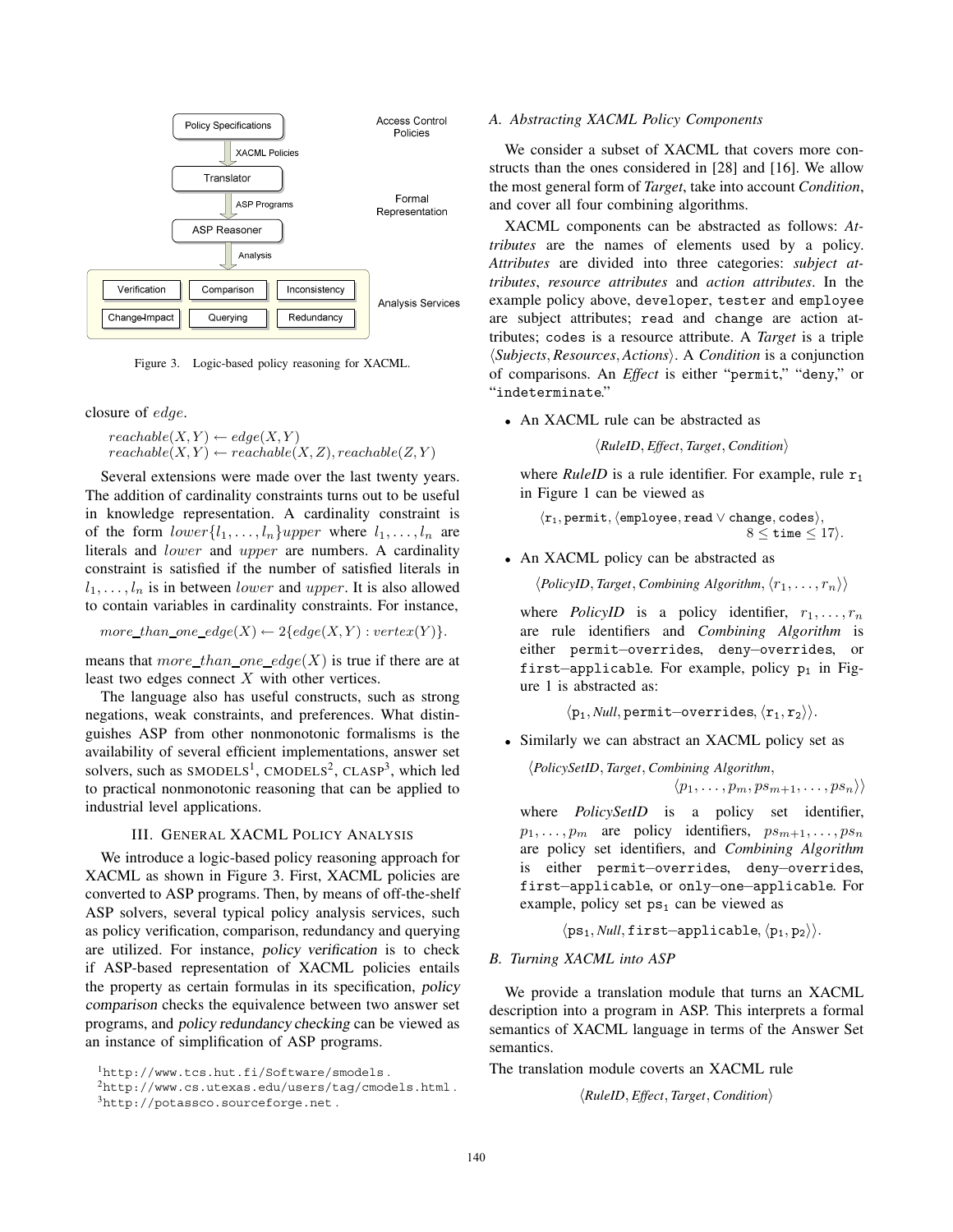into a set of ASP rules <sup>4</sup>

 $decision(RuleID, Effect) \leftarrow Target \wedge Condition.$ 

An XACML policy

 $\langle \textit{PolicyID}, \textit{Target}, \textit{Combining Algorithm}, \langle \textit{r}_1, \ldots, \textit{r}_n \rangle \rangle$ 

can be also translated into a set of ASP rules. In the following we assume that  $R$  and  $R'$  are variables that range over all rule ids, and *V* is a variable that ranges over {permit*,* deny*,* indeterminate}. In order to represent the effect of each rule  $r_i$   $(1 \le i \le n)$  on policy, we write

 $decision\_from(PolicyID, r_i, V) \leftarrow decision(r_i, V).$ 

Each rule combining algorithms is turned into logic programming rules under the stable model semantics as follows:

• permit−overrides of policy *p* is represented as

 $decision(p, \text{permit}) \leftarrow$ *decision from*(*p, R,* permit) ∧ *T arget.*  $decision(p, \text{deny}) \leftarrow decision\_from(p, R, \text{deny})$ ∧ *not decision*(*p,* permit) ∧ *T arget.*

• deny−overrides of policy *p* is represented as

 $decision(p, \text{deny}) \leftarrow$ *decision from*(*p, R,* deny) ∧ *T arget.*  $\textit{decision}(p, \texttt{permit}) \leftarrow \textit{decision\_from}(p, R, \texttt{permit})$ ∧ *not decision*(*p,* deny) ∧ *T arget.*

• first−applicable of policy *p* is represented as

 $has\_decision\_from(p, R) \leftarrow decision\_from(p, R, V)$ .  $decision(p, V) \leftarrow decision\_from(p, r_i, V) \wedge$ 

 $\bigwedge$  *not has decision\_from* $(p, r_k)$  ∧ *Target.* 1≤*k*≤*i*−1

The translation of a policy set is similar to the translation of a policy except that the policy combining algorithm only−one−applicable needs to be taken into account. For instance, only−one−applicable of policy set *ps* is represented as follows:

 $decision(ps, V) \leftarrow decision\_from(ps, P, V) \wedge$  $1{has\_decision\_from(ps, P): policy(P)}$ 1. *decision*(*ps,* indeterminate) ←  $2{has\_decision\_from(ps, P): policy(P)}.$ 

Figure 4 shows an ASP representation of the example XACML policy in the language of GRINGO by applying our translation approach.

### *C. XACML Policy Analysis Using ASP*

Once we represent an XACML into an ASP program Π, we can use off-the-shelf ASP solvers for several automated analysis services. In this section, we mainly illustrate how policy verification can be handled by our policy analysis approach.

value(permit;deny;indeterminate). rule(r1;r2;r3;r4;r5). policy(p1;p2). policyset(ps1). time $(0.123)$ . #domain value(V;V1). #domain rule(R;R1). #domain policy(P). #domain time(T). % domain definition subject(employee) :- subject(developer). subject(employee) :- subject(tester).  $\frac{1}{6}$  r1 decision(r1,permit) :- subject(employee),action(read), resource(codes),8<=T,T<=17, current\_time(T). decision(r1,permit) :- subject(employee),action(change), resource(codes),  $8 < = T$ ,  $T < = 17$ , current time(T). % r2 decision(r2,deny) :- subject(employee),action(change), resource(codes). % r3 decision(r3,permit) :- subject(developer),action(read), resource(codes). % r4 decision(r4,deny) :- subject(tester),action(read), resource(codes). % r5 decision(r5,deny) :- subject(tester),action(change), resource(codes). decision(r5,deny) :- subject(developer),action(change), resource(codes).  $s$  pl decision\_from(p1,r1,V) :- decision(r1,V).  $decision_{r}$ from $(p1, r2, V)$  :- decision(r2, V). decision(p1,permit) :- decision\_from(p1,R,permit). decision(p1,deny) :- decision\_from(p1,R,deny), not decision(p1,permit). % p2 decision\_from(p2,r3,V) :- decision(r3,V).  $decision-Trom(p2,r4,V)$  :- decision(r4,V).  $decision$  $from$  $(p2, r5, V)$  :- decision(r5, V).  $\overline{\text{decision}}(p2,\text{deny})$  :- decision from(p2,R,deny). decision(p2,permit) :- decision\_from(p2,R,permit), not decision(p2,deny). % ps1 decision from(ps1,p1,V) :- decision(p1,V). decision\_from(ps1,p2,V) :- decision(p2,V). has decision from(ps1,p1) :- decision from(ps1,p1,V).  $decision(psi, V)$  :- decision\_from(ps1,p1,V). decision(ps1,V) :- decision\_from(ps1,p2,V), not has\_decision\_from(ps1,p1).

Figure 4. ASP representation of the example XACML policy

The problem of verifying a security property *F* against an XACML description can be cast into the problem of checking whether the program

$$
\Pi \cup \Pi_{query} \cup \Pi_{config}
$$

has no answer sets, where  $\Pi$  is the program corresponding to the XACML specification, Π*query* is the program corresponding to the program that encodes the negation of the property to check, and Π*config* is the following program that generates *arbitrary* configurations.

```
subject attributes(developer;tester;employee).
action attributes(read;change).
resource_attributes(codes).
1{subject(X) : subject_attributes(X) }.
```
 $1\{ \text{action}(X) : \text{action\_attributes}(X) \}.$ 

```
141
```
<sup>4</sup>We identify *Target* with the conjunction of its components. Also, we identify "  $\wedge$  " with ",", " ← " with " :- " and a rule of the form  $A \leftarrow$ *B, C*  $\vee$  *D* as a set of the two rules  $A \leftarrow B$ , *C*. and  $A \leftarrow B$ , *D*.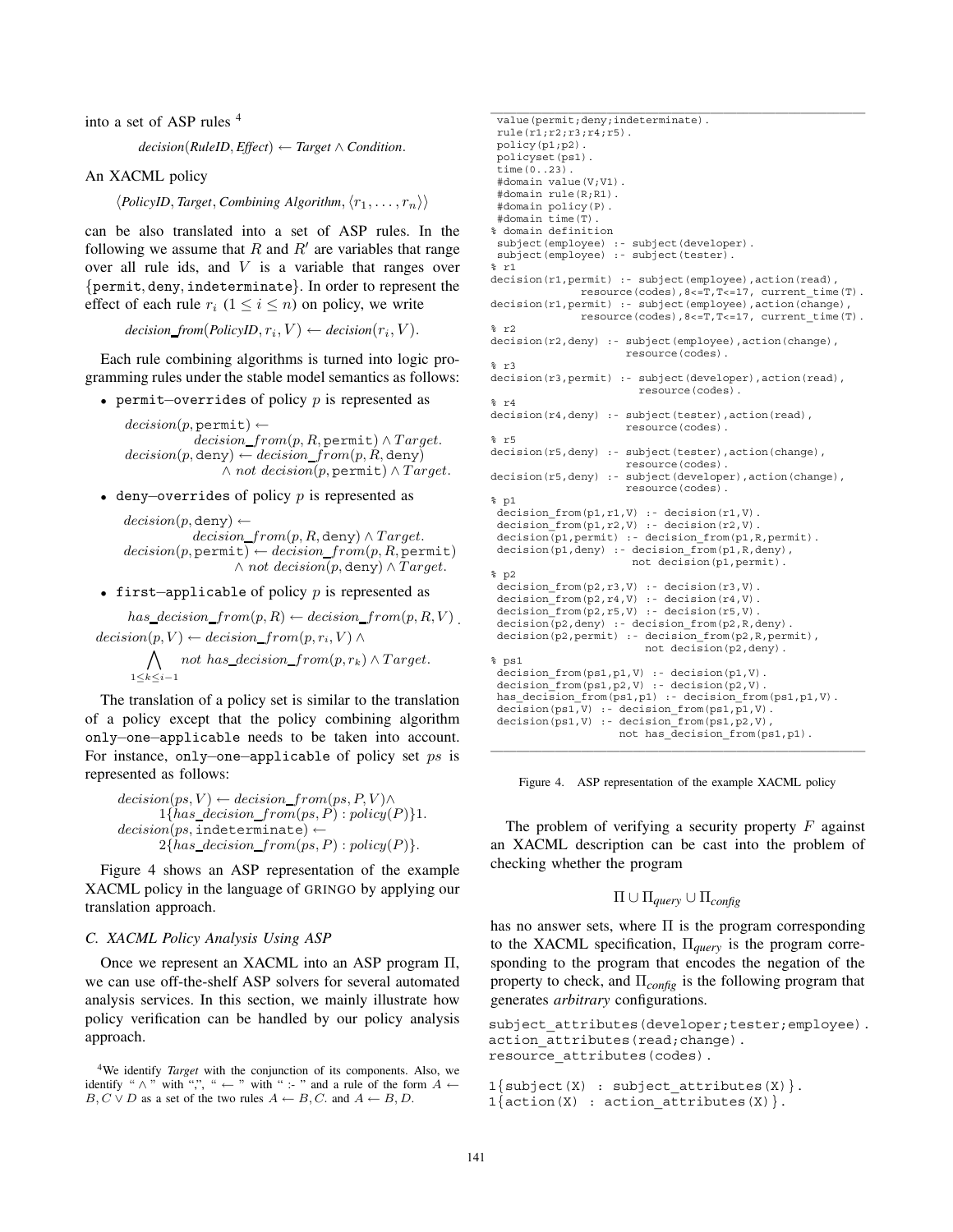```
1{resource(X) : resource attributes(X) }.
1{current time(X) : time(X)}1.
```
If no answer set is found, this implies that the property is verified. Otherwise, an answer set returned by an ASP solver serves as a counterexample that indicates why the description does not entail *F*. This helps the policy designer find out the design flaws in the policy specification.

For example, consider the example XACML policy shown in Figure 1. We need to ensure that a developer cannot change codes during non-working hours. The input query Π*query* can be represented as follows:

```
working hours :- 8<= T, T<= 17, current time(T).
check :- decision(ps1,permit),
  subject(developer),action(change),
  resource(codes),not working_hours.
:- not check.
```
Given the corresponding ASP program of  $ps_1$ , the negation of the property, and Π*config*, GRINGO and CLASPD return no answer set from which we conclude that the property is held.

As another example, consider the query if a developer is always allowed to read codes during non-working hours. This query Π*query* can be represented as

```
working hours :- 8<= T, T<= 17, current time(T).
check :- decision(ps1,deny),
  subject(developer), action(read),
  resource(codes), not working hours.
:- not check.
```
A policy designer may intend that this property would follow based on the policy specification. However, the following answer set is found, which indicates a design flaw of the policy.

```
{subject(developer) action(read)
action(change) resource(codes)
decision(ps1,deny) decision(p1,deny)
decision(p2,deny) decision(r2,deny)
decision(r3, permit) decision(r5, deny) }
```
That is, a developer's request to read the codes is denied if his request also includes changing the codes<sup>5</sup>. From this answer set, the policy designer finds that p<sub>2</sub>, which is supposed to return permit, returns deny. It is because  $r_5$  returns deny, and the combining algorithm of  $p_2$  is deny−overrides.

In fact, the reason that  $ps_1$  returns deny is because  $p_1$ returns deny. Rule  $r_1$  is not applicable since its condition is not satisfied and rule  $r_2$  returns deny. Then, the policy designer realizes the flaw and could disallow the concurrency of two actions within a request. However, even after adding such a constraint, another answer set is found as follows:

```
{subject(developer) subject(tester)
action(read) resource(codes)
```
5XACML supports *multi-valued* requests, which contains multiple idvalue pairs in the subject, resource, or action attribute.

decision(ps1,deny) decision(p2,deny) decision(r3,permit) decision(r4,deny)}

That is, when someone is both developer and tester, he cannot read codes during non-working hours since rule  $r_4$ disallows it. In this answer set,  $ps_1$  returns deny because  $p_1$ is not applicable and  $p_2$  returns deny. In turn, it is because  $r_4$  returns deny. If we add a constraint disallowing a person to be both developer and tester roles simultaneously, the program returns no answer set as intended. Disallowing two conflicting roles to be assigned to the same user is called separation of duty (SoD) in role-based access control, which is discussed in the subsequent section.

# IV. XACML-BASED RBAC POLICY ANALYSIS

# *A. A Policy Analysis Framework*

As we discussed in Section I, the current XACML profile for RBAC [4] only supports elements and relations from core and hierarchical RBAC omitting constraints in RBAC. This section focuses on how XACML-based RBAC policies can be analyzed based on the approaches that we discussed in the previous sections while considering elements, relations and constraints in RBAC. To support the reasoning for XACML-based RBAC policy, we introduce a policy analysis framework shown in Figure 5. Our framework first transforms XACML-based representation of core and hierarchical RBAC to ASP-based RBAC representation. In addition, the policy designers can specify the RBAC constraints using a general constraint specification scheme derived from the NIST/ANSI RBAC standard [8], [1]. Those general constraint specifications are translated to ASP-based constraint specifications. Therefore, representing both RBAC system configuration (core and hierarchical RBAC) and RBAC constraints in ASP enables us to support rigorous analysis of constraints that are not addressed in the current XACML profile.



Figure 5. A policy analysis framework for XACML-based RBAC.

#### *B. Core and Hierarchical RBAC Representation*

RBAC models define sets of elements including a set of roles, a set of users, and a set of permissions, and relationships among users, roles and permissions. In XACML profile for RBAC, Role Assignment  $\langle Policy\rangle$  or  $\langle PolicySet\rangle$ defines which roles can be enabled or assigned to whom. Suppose that a user john is assigned to two roles tester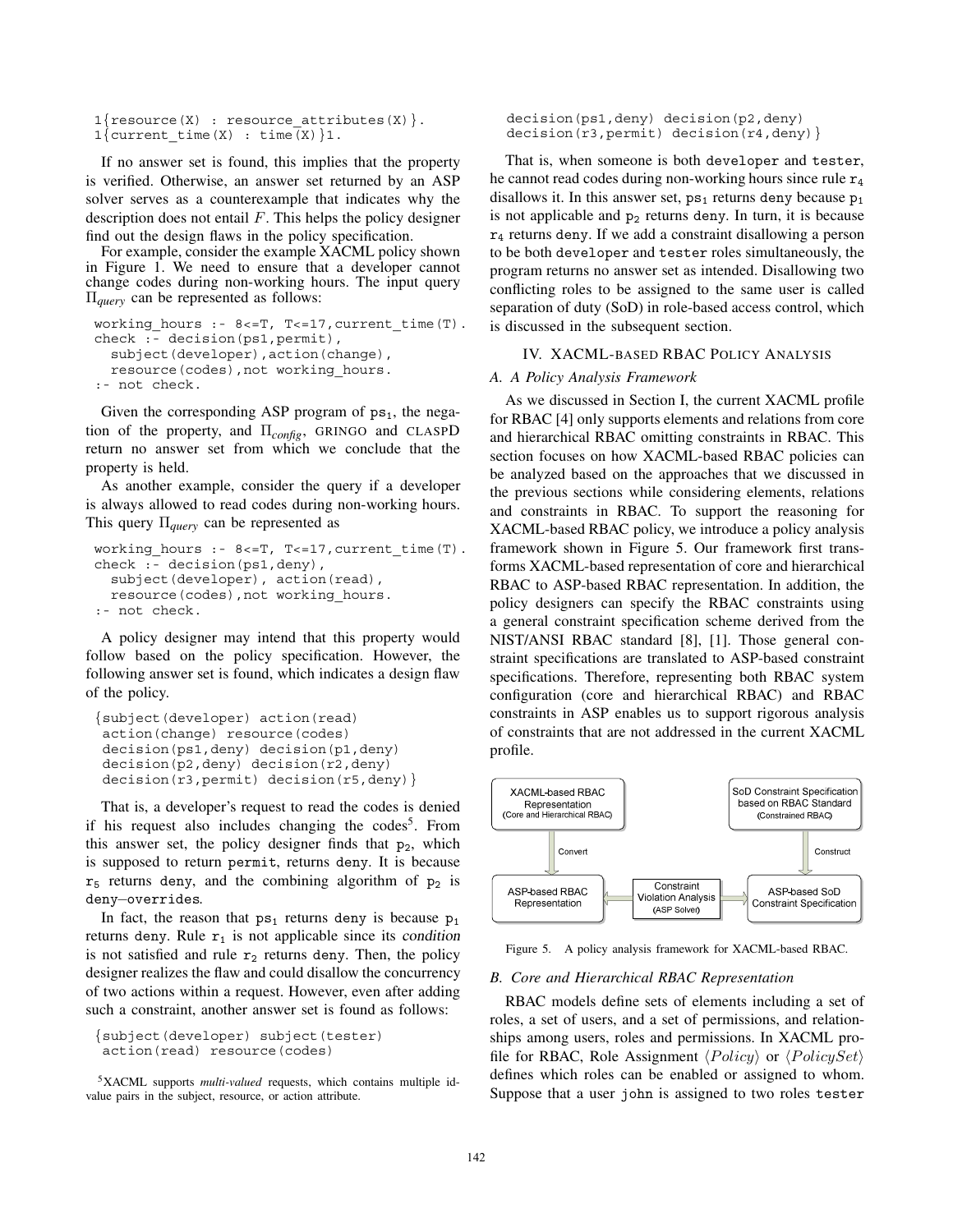and seniorDeveloper in the software development company. We can translate those user-to-role assignments (*ura*) to ASP as follows:

```
ura(john,tester).
ura(john,seniorDeveloper).
```
RBAC supports role hierarchy relations. For example, developer is a junior role of seniorDeveloper in the software development company. The hierarchy relation between two roles developer and seniorDeveloper represented in XACML can be converted into ASP as follows:

junior(developer, seniorDeveloper).

In addition, we assume that relation junior is reflexive.

```
junior(R, R) :- rules(R).
```
tc junior is a transitive closure of junior relation.

```
tc_junior(R1,R2) :- junior(R1,R2).
tc_junior(R1,R3) :- tc_junior(R1,R2),
                    tc_junior(R2,R3).
```
Furthermore, the following definition is required to specify a user-to-role assignment considering the role hierarchy relations. It implies if a role *r*2 is a junior role of *r*1 and *r*1 is assigned to a user *u*, *r*2 is also implicitly assigned to the user *u*.

ura(U,R2) :- ura(U,R1), tc\_junior(R2, R1)

Similarly, a session-to-role relation with respect to the role hierarchy relations is defined as follows:

 $sr(S,R2)$  :-  $sr(S,R1)$ , tc\_junior(R2, R1)

#### *C. RBAC Constraint Representation*

As part of RBAC constraints, we demonstrate how SoD constraints can be represented in ASP programs based on our framework. Most existing definitions of SoD constraints only consider a conflicting set as a pair of elements. For example, a constraint may declare a pair of conflicting roles *r*<sup>1</sup> and *r*2, and require that no user is allowed to simultaneously assign to both  $r_1$  and  $r_2$ . These definitions are too restrictive in the size of a conflicting set and the combination of elements in the set for which assignment operation is constrained. Thus, a more general example of SoD constraints should require that no user is allowed to be simultaneously assigned to *n* or more roles from a conflicting role set. In NIST/ANSI RBAC standard, SoD constraints are defined with two arguments: (a) a conflicting role set cr that includes two or more roles; and (b) a natural number *n*, called the cardinality, with the property that  $2 \leq n \leq |cr|$  means a user can be assigned to at most *n* roles from conflicting role set cr. A similar definition is used in dynamic SoD constraints with respect to the activation of roles in sessions.

The NIST/ANSI RBAC standard has limitations in the constraint definitions. First, the conflicting notion is only applied to role without considering other components such

as user and permission in RBAC. In the real world, we may also have notions of conflicting permissions or conflicting users based on the organizational policy. Second, historical SoD constraints are not addressed in RBAC standard. To address these issues, we provide a more general constraint specification method based on the RBAC standard.

*Definition 1:* (**SoD Constraint**). A SoD constraint is a tuple  $SoD = \langle t, e, cs, n \rangle$ , where

- $t \in \{s, d, h\}$  represents the types of SoD constraints, where *s*, *d* and *h* stand for *static*, *dynamic* and *historical*, respectively;
- $e \in \{U, R, P\}$  is the RBAC element to which the constraint is applied, where *U*, *R* and *P* denote *User*, *Role* and *Permission*, respectively;
- *cs* is the conflicting element set including conflict role set (*cr*), conflict user set (*cu*) and conflict permission set (*cp*); and
- *n* is an integer, such that  $2 \le n \le |cs|$ .

RBAC constraints defined by this general scheme can be used to construct ASP-based constraint specifications. A detailed construction algorithm is described in Algorithm 1. In this algorithm, three kinds of SoD constraints are supported depending on the value of *t* in a constraint specification. For static SoD constraints, if the value of *e* is *R*, the algorithm further examines the types of conflicting element, which is either user or permission indicating *user-centric* or *permission-centric* constraints, respectively. Note that *us* indicates a *user-to-session* relation in this algorithm.

Next, we illustrate three typical RBAC constraints specified in our general scheme and give equivalent ASP expressions generated by our construction algorithm.

*Constraint 1: (SSoD-CR): The number of conflicting roles, which are from the same conflicting role set and authorized to a user, cannot exceed the cardinality of the conflicting role set.*

Suppose tester and developer belong to a static conflicting role set and the cardinality of the conflicting role set is *two*. That is, these roles cannot be assigned to the same user at the same time.

Constraint Expression:

$$
\langle s, U, \text{tester}, \text{development}, 2 \rangle
$$

# Constructed ASP Expression:

 $: -2$ {ura(U, tester), ura(U, developer) }.

*Constraint 2: (User-based DSoD): The number of conflicting roles, which are from the same conflicting role set and activated directly (or indirectly via inheritance) by a user, cannot exceed the cardinality of the conflicting role set.*

Assume tester and developer are contained in a dynamic conflicting role set and the cardinality of the conflicting role set is *two*. It means they are dynamic conflicting roles and cannot be activated by a user simultaneously.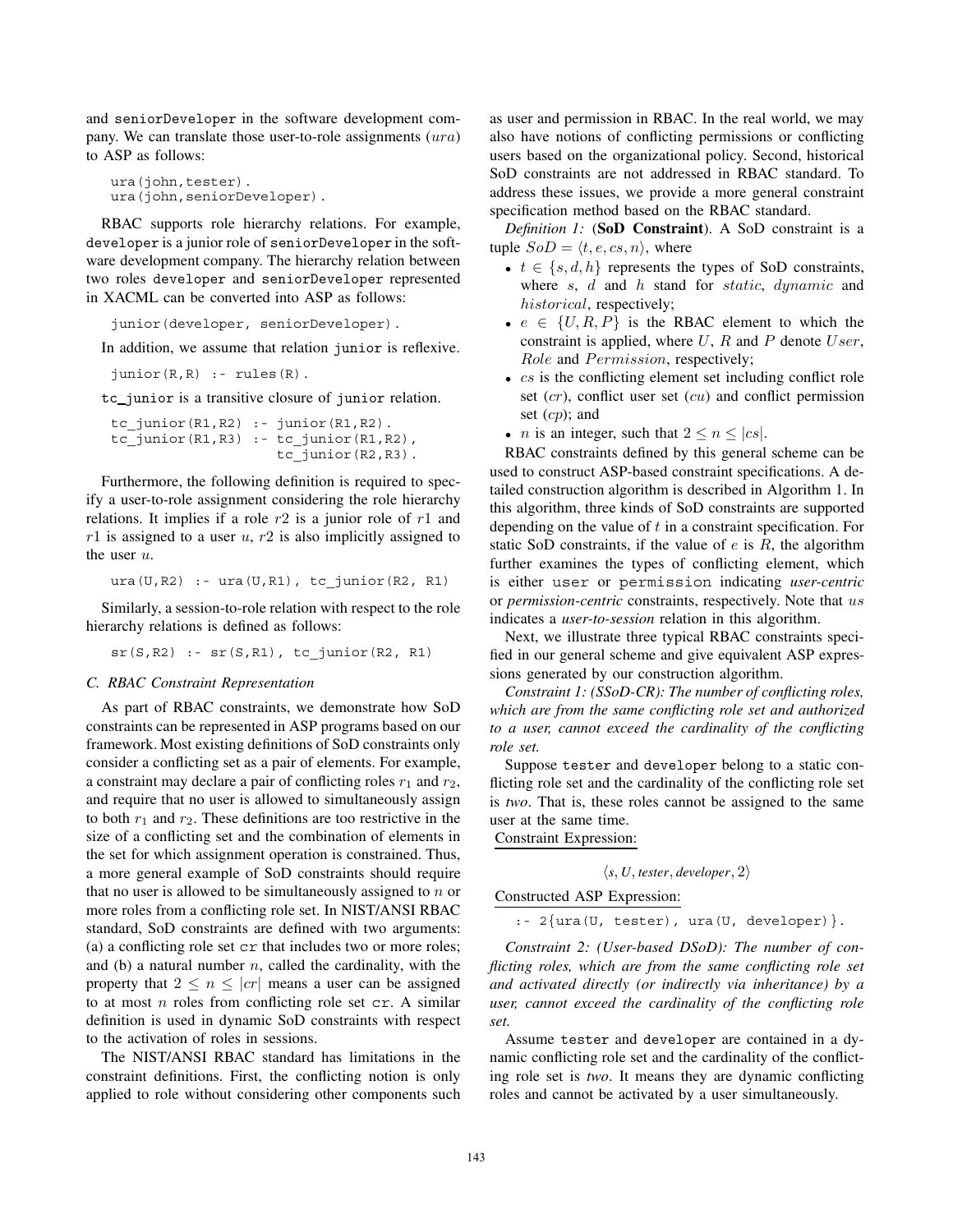**Algorithm 1**: Construction of ASP-based Constraint Expression

**Input**: A general constraint expression *C*. **Output**: An ASP constraint expression *C*- . **1** *C* ←−*< t, e, cs, n >*;<br> **2** /\* Static Constraint\*/ **2** */\* Static Constraint\*/* **3** if  $c \cdot t = s'$  then **4 if**  $c.e = U'$  **then 5 foreach**  $r \in c.cs$  **do** 6  $\bigcup$  *URA.append*(*ura*(*U, r*)); *C*<sup> $\'$ </sup> ←−: −*c.n*{*URA*}.; **8 if**  $c.e = K'$  **then 9 if**  $user(c.cs) = true$  **then**<br>**10 if foreach**  $u \in c.cs$  **do 10 foreach**  $u \in c.cs$  **do**<br>**11 foreach**  $u \in c.cs$  **do 11** *URA.append*(*ura*(*u, R*))  $C' \leftarrow -\infty$ .  $\in$  *C LIRA*}.; **13 if**  $\text{permission}(c.cs) = true$  **then**<br>**14 if oreach**  $p \in c.cs$  **do 14 foreach**  $p \in c.cs$  **do**<br>**15 foreach**  $p \in c.cs$  **do 15** *P RA.append*(*pra*(*p, R*)) *C*- **16**  $\qquad \qquad C' \leftarrow : -c.n\{PRA\}.$ **17** */\* Dynamic Constraint\*/* **18 if**  $c \cdot t =' d'$  **then**  $\begin{array}{|c|c|c|}\n\hline\n\textbf{19} & i \longleftarrow 0; \\
\textbf{20} & \textbf{for each } i \end{array}$ **20 foreach**  $r \in c.cs$  **do**<br>**21 i**  $i \leftarrow i + 1$ : **21**  $i \leftarrow i+1;$ <br>**22 i**  $sR$  annead 22  $SSR.append(sr(Si, r));$ <br>23  $US.append(us(U, Si))$ ; **23** *US.append*(*us*(*U, Si*)); 24  $C' \longleftarrow : -c.n\{SR\}, US.$ **25** */\* Historical Constraint\*/* **26 if**  $c.t = h'$  **then**  $\begin{array}{ccc} 27 & i \longleftarrow 0; \\ 28 & \text{foreach } i \end{array}$  ${\bf force}$   ${\bf c}$   ${\bf c}$   ${\bf c}$   ${\bf c}$   ${\bf c}$   ${\bf s}$   ${\bf d}$ **29** *i* ← *i* + 1;<br>**30** *SR* annend **30**  $S$ *R.append*( $sr(Si, r, Ti)$ );<br>**31**  $US.append(us(U, Si, Ti))$  $US.append(us(U, Si, Ti));$ **32**  $C' \leftarrow -\text{: } -c.n\{SR\}, US.$ **33** return  $C'$  ;

# Constraint Expression:

 $\langle d, U, \text{tester}, \text{develope}, 2 \rangle$ 

Constructed ASP Expression:

```
: -2\{sr(S1, tester), sr(S2, development)\}\,us(U, S1), us(U, S2).
```
Most of existing work in specifying [3], [7], [17] and analyzing [25], [27], [12] SoD constraints mainly focus on a system state at one point in time. By introducing a temporal variable *time* in ASP representation, the changing system state can be taken into account for both RBAC constraint specification and analysis in ASP representation.

*Constraint 3: (Historical SoD): The number of activated roles from a conflicting role set by a user cannot exceed the cardinality of the historical conflicting role set.*

Assume that two roles tester and developer are contained in a historical conflicting role set and the cardinality of the conflicting role set is *two*.

Constraint Expression:

 $\langle h, U, \text{tester}, \text{development}, 2 \rangle$ 

Constructed ASP Expression:

```
: -2\{sr(S1, tester, T1),\}sr(S2, developer, T2)},
   us(U, S1, T1), us(U, S2, T2).
```
Note that we introduce two time variables *T1* and *T2* to reflect the changing system states in this constraint representation. Thus, the constraint violations for the changing system states can be identified. For example, we can evaluate if a user ever activated two conflicting roles at different time intervals by checking the *historical SoD* constraints as a security property against the changing system states.

### *D. Violation Analysis of RBAC Constraints*



Figure 6. Violation checking for SoD constraints.

assigned to the same use<br>
(a)<br>  $\longrightarrow$  Direct Assignment  $\dots \rightarrow$  F<br>
Figure 6. Violation c<br>
RBAC constraints can b<br>
check against access coentifying constraint viola<br>
cample, which illustrates<br>
celly or indirectly (via in<br>
er. assigned to the same user (a) assigned to the same user via<br>
inheritance<br>
(b)<br>
Assignment — Inheritance relation<br>
Assignment — Inheritance relation<br>
1<br>
Conflicting roles cannot be discussed in<br>
Equation is assigned to the same<br>
the user john is assigne inheritance<br>
(b)<br>
<u>Inheritance</u><br>
(c)<br>
Inheritance relation<br>
for SoD constraints.<br>
Led as security proper<br>
policy configurations<br>
Figure 6 shows a typi<br>
tring roles cannot be<br>
ce) assigned to the sa<br>
user john is assigned<br> **interest and the contraint**<br>
(b)<br> **inherita**<br>
constraint<br>
security<br>
configure 6 shows:<br>
configure 6 (b)<br>
index and to devel<br>
be the condition of the specurity and Association<br>
be specurity and Association<br>
security and As (b) hh<br>str:<br>str:<br>str:<br>tr:<br>fihc ced<br>ed<br>i i v)<br>ex<br>(y)<br>es<br>an<br>ced<br>i c RBAC constraints can be utilized as security properties to check against access control policy configurations for identifying constraint violations. Figure 6 shows a typical example, which illustrates conflicting roles cannot be directly or indirectly (via inheritance) assigned to the same user. Figure 6 (a) shows that the user john is assigned to two roles tester and developer simultaneously. However, since tester is mutually exclusive to developer, the *SSoD-CR* constraint is violated. Figure 6 (b) depicts a more complex example taking role hierarchy into account. The user john acquires two conflicting roles tester and developer through the permission inheritance. The *SoD* property supporting the role hierarchy can be specified with ASP as follows:

check :- ura(U,tester), ura(U,developer).

If an answer set that is returned by an ASP solver contains check, it means that a user is assigned to two conflicting roles tester and developer in current RBAC configuration. Thus an *SoD* constraint violation is identified.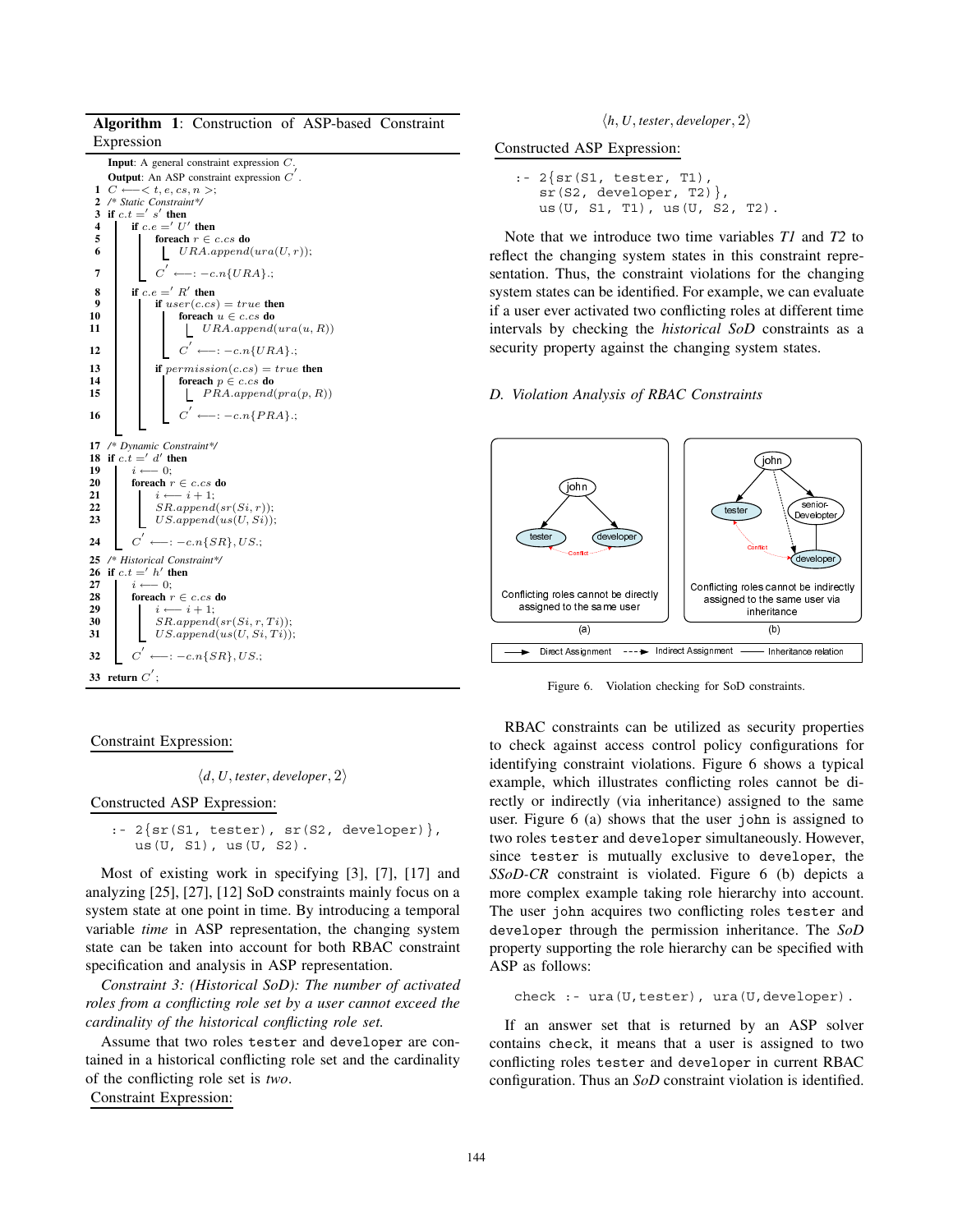### V. IMPLEMENTATION AND EVALUATION

We have implemented a tool called XACML2ASP in Java 1.6.3. XACML2ASP can automatically convert core XACML and RBAC constraint expressions into ASP. The generated ASP-based policy representations are then fed into an ASP reasoner to carry out analysis services. We evaluated the efficiency and effectiveness of our approach on several realworld XACML policies. GRINGO was employed as the ASP solver for our evaluation. Our experiments were performed on Intel Core 2 Duo CPU 3.00 GHz with 3.25 GB RAM running on Windows XP SP2.

In our evaluation, we utilized ten real-world XACML policies collected from three different sources. Six of the policies, *CodeA*, *CodeB*, *CodeC*, *CodeD*, *Continue-a* and *Continue-b* are XACML policies used by [10]; among them, *Continue-a* and *Continue-b* are designed for a realworld Web application supporting a conference management. Three of the policies *Weirdx*, *FreeCS* and *GradeSheet* are utilized by [5]. The *Pluto* policy is employed in AR- $CHON<sup>6</sup>$  system, which is a digital library that federates the collections of physics with multiple degrees of meta data richness.

Table I EXPERIMENTAL RESULTS ON REAL-LIFE XACML POLICIES

| <b>Policy</b> | # of Rules | <b>Converting Time(s)</b> | <b>Reasoning Time(s)</b> |
|---------------|------------|---------------------------|--------------------------|
| CodeA         | C          | 0.000                     | 0.000                    |
| CodeB         |            | 0.000                     | 0.000                    |
| CodeC         |            | 0.000                     | 0.002                    |
| CodeD         | 5          | 0.000                     | 0.004                    |
| Weirdx        | 6          | 0.005                     | 0.006                    |
| FreeCS        |            | 0.005                     | 0.006                    |
| GradeSheet    | 14         | 0.015                     | 0.012                    |
| Pluto         | 21         | 0.016                     | 0.031                    |
| Continue-a    | 298        | 0.120                     | 0.405                    |
| Continue-b    | 306        | 0.125                     | 0.427                    |

Table I shows the number of rules contained in each policy, the conversion time from XACML to ASP, and the reasoning time using GRINGO + CLASPD for each policy. Note that the reasoning time was measured by enabling GRINGO + CLASPD to generate answer sets representing all permitted requests for each policy. From Table I, we observe that the conversion time from XACML to ASP in XACML2ASP is fast enough to handle larger size of policies, such as *Continue-a* and *Continue-b*. It also indicates that the reasoning process for policy analysis in ASP solver is also efficient enough for a variety of policy analysis services.

# VI. RELATED WORK

In [13], a framework for automated verification of access control policies based on relational first-order logic was proposed. The authors demonstrated how XACML policies can be translated to the Alloy language [14], and checked their security properties using the Alloy Analyzer. However, using the first-order constructs of Alloy to model

XACML policies is expensive and still needs to examine its feasibility for larger size of policies. In [6], the authors formalized XACML policies using a process algebra known as Communicating Sequential Processes. This utilizes a model checker to formally verify properties of policies, and to compare access control policies with each other. Fisler et al. [10] introduced an approach to represent XACML policies with Multi-Terminal Binary Decision Diagrams (MTBDDs). A policy analysis tool called Margrave was developed. Margrave can verify XACML policies against the given properties and perform change-impact analysis based on the semantic differences between the MTBDDs representing the policies. Kolovski et al. [16] presented a formalization of XACML using description logic (DL), which is a family of languages that are decidable subsets of firstorder logic, and leveraged existing DL reasoners to conduct policy verification. Compared with other work in XACML, our approach provides a more straightforward formalization with ASP addressing XACML features such as all four *combining algorithms* and handling simple *conditions*.

Schaad and Moffett [25] specified the access control policies under the RBAC96 and ARBAC97 models and a set of separation of duty constraints in Alloy. They attempted to check the constraint violations caused by administrative operations. In [26], Sohr et al. demonstrated how the USE tool, a validation tool for OCL constraints, can be utilized to validate authorization constraints against RBAC configurations. The policy designers can employ the USE-based approach to detect certain conflicts between authorization constraints and to identify missing constraints. Assurance Management Framework (AMF) was proposed in [2], [12], where formal RBAC model and constraints can be analyzed. Alloy was also utilized as an underlying formal verification tool to analyze the formal specifications of an RBAC model and corresponding constraints, which are then used for access control system development. In addition, the verified specifications are used to automatically derive the test cases for conformance testing. Even though there has been a great amount of work on XACML and RBAC analysis, there is little work in providing *reasoning* in XACML-based RBAC policies.

### VII. CONCLUSION AND FUTURE WORK

In this work, we have provided a formal foundation of XACML in terms of ASP. Also, we further introduced a policy analysis framework for identifying constraint violations in XACML-based RBAC policies, explicitly demonstrating existing XACML standard does not support the constrained RBAC. In addition, we have described a tool called XACML2ASP, which can seamlessly work with existing ASP solvers for XACML policy analysis. Our experiments showed that the performance of our analysis approach could efficiently support larger access control policies.

<sup>6</sup>http://archon.cs.odu.edu/.